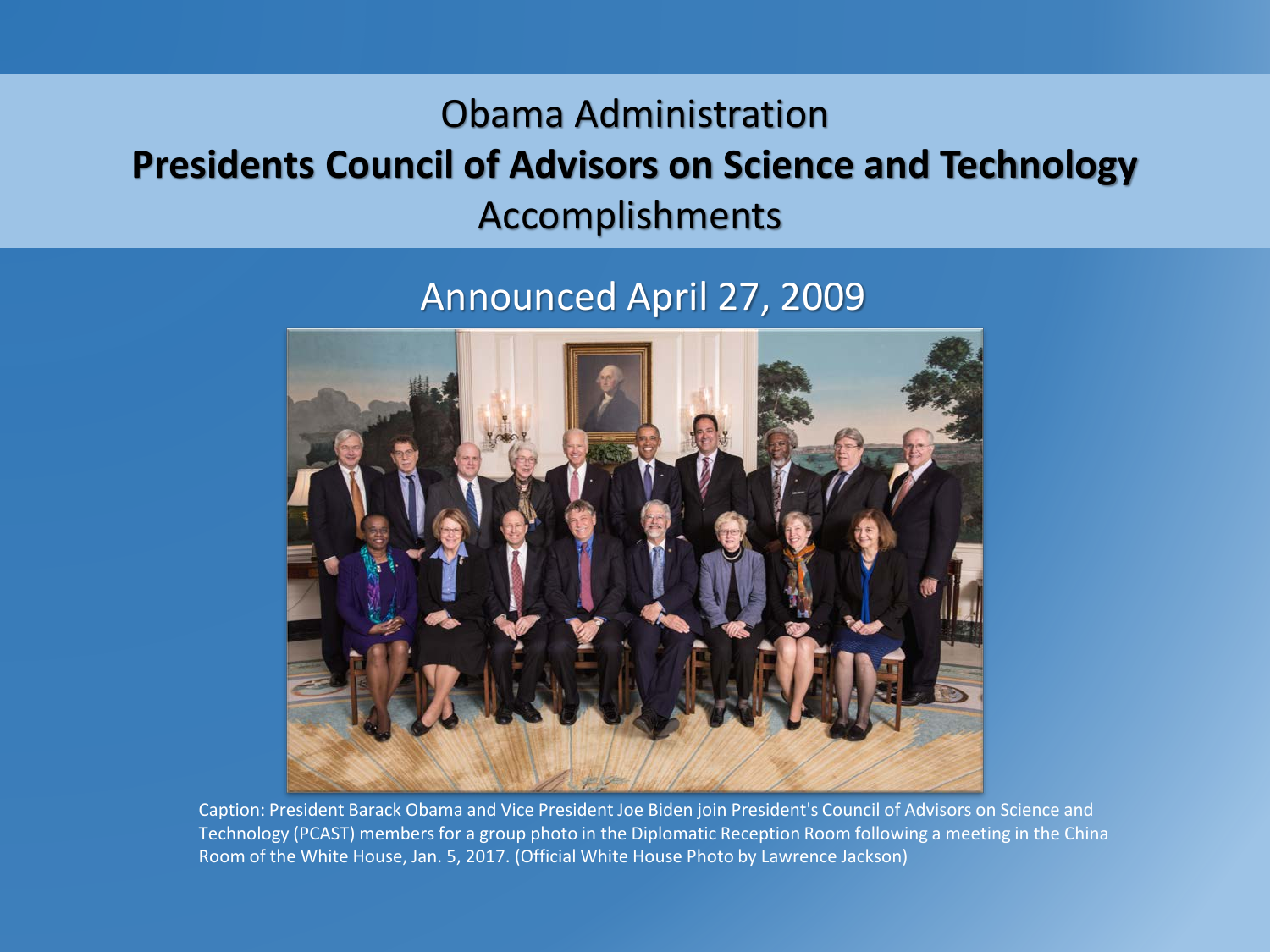# **Membership**

Currently *19* members serving

#### A total of *25 members* have served this Administration

| <b>Co-Chairs</b>                         |                                          |                      |                       |  |  |
|------------------------------------------|------------------------------------------|----------------------|-----------------------|--|--|
| John P. Holdren                          | <b>Eric S. Lander</b>                    | <b>Harold Varmus</b> |                       |  |  |
| $2009 -$ Current                         | $2009 -$ Current                         | $2009 - 2010$        |                       |  |  |
| <b>Vice Chairs</b>                       |                                          |                      |                       |  |  |
| <b>William Press</b><br>$2009 -$ Current | <b>Maxine Savitz</b><br>$2009 - Current$ |                      |                       |  |  |
| <b>Members</b>                           |                                          |                      |                       |  |  |
| <b>Wanda M. Austin</b>                   | <b>Mark Gorenberg</b>                    | <b>Chad Mirkin</b>   | <b>Barbara Schaal</b> |  |  |
| $2015 -$ Current                         | $2011 -$ Current                         | $2009 -$ Current     | $2009 -$ Current      |  |  |
| Rosina Bierbaum                          | Susan L. Graham                          | <b>Mario Molina</b>  | <b>Eric Schmidt</b>   |  |  |
| $2009 -$ Current                         | $2013 -$ Current                         | $2009 -$ Current     | $2009 - Current$      |  |  |
| <b>Christine Cassel</b>                  | <b>Shirley Ann Jackson</b>               | <b>Ernest Moniz</b>  | <b>Daniel Schrag</b>  |  |  |
| $2009 -$ Current                         | $2009 - 2014$                            | $2009 - 2013$        | $2009 -$ Current      |  |  |
| <b>Christopher Chyba</b>                 | <b>Richard Levin</b>                     | <b>Craig Mundie</b>  | <b>David Shaw</b>     |  |  |
| $2009 -$ Current                         | $2009 - 2014$                            | $2009 -$ Current     | $2009 - 2013$         |  |  |
| S. James Gates, Jr.                      | <b>Michael McQuade</b>                   | <b>Ed Penhoet</b>    | <b>Ahmed Zewail</b>   |  |  |
| $2009 -$ Current                         | $2013$ – Current                         | $2009 -$ Current     | $2009 - 2013$         |  |  |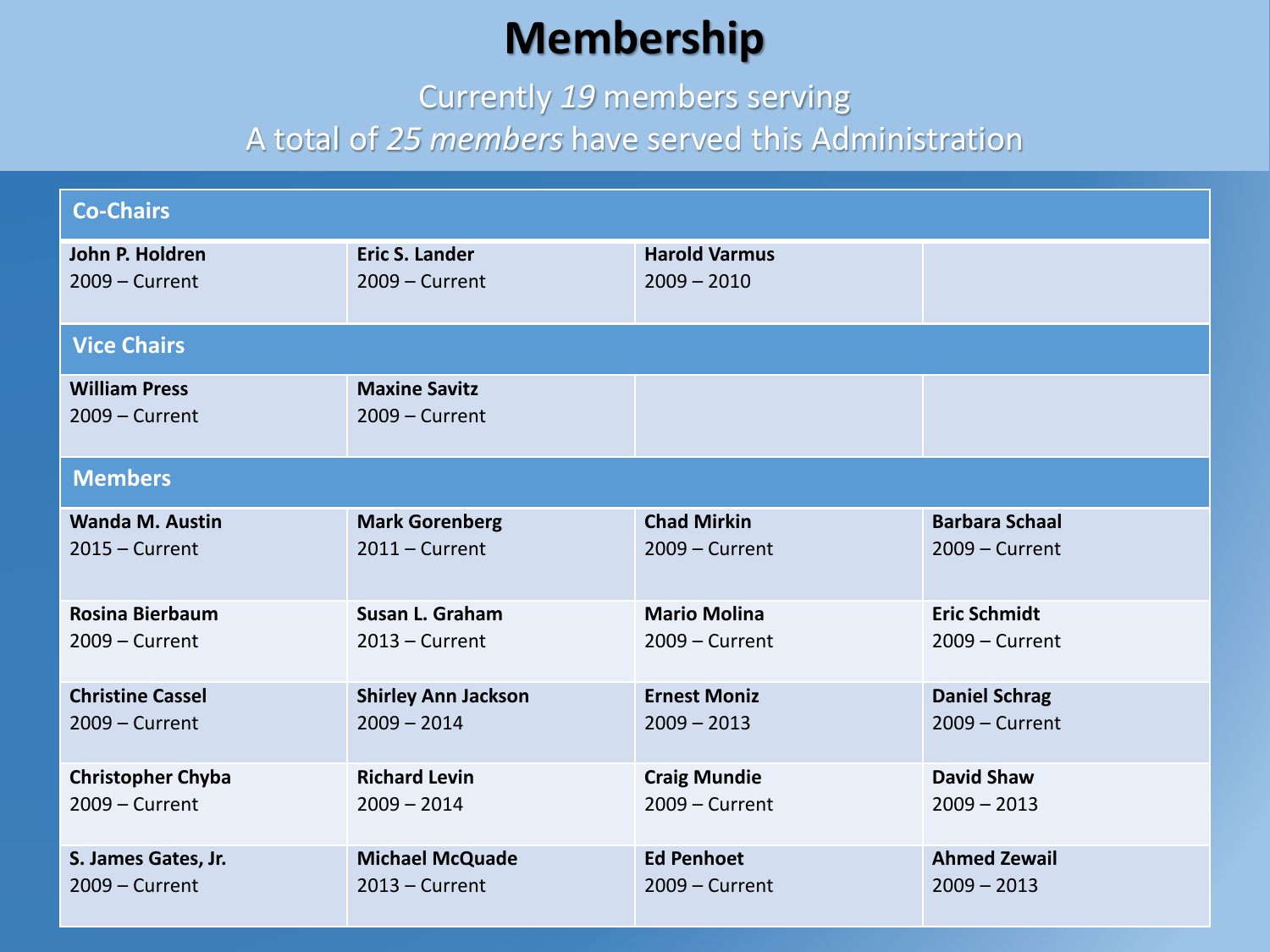# **Meetings**

# January 6<sup>th</sup> 2017 marks PCAST's 50th public meeting

- 45 In person meetings at various locations
- 5 public teleconferences



Caption: President Barack Obama and Vice President Joe Biden meet with the President's Council of Advisors on Science and Technology (PCAST) in the China Room of the White House, Jan. 5, 2017. (Official White House Photo by Pete Souza)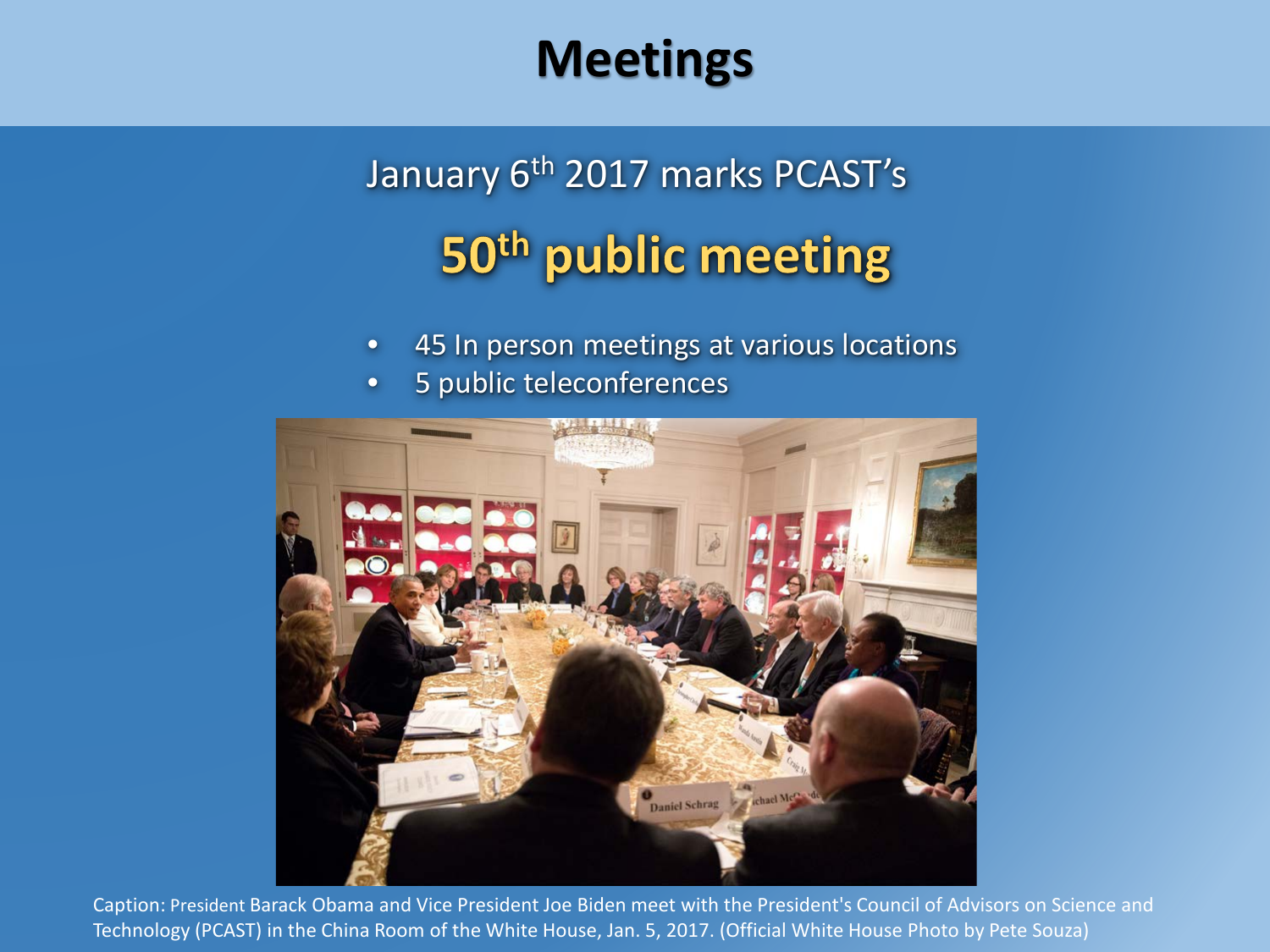### **First Term Reports**

|                         |                                                                                                                                                                   | <b>Publication Date</b> |
|-------------------------|-------------------------------------------------------------------------------------------------------------------------------------------------------------------|-------------------------|
| $\mathbf{1}$            | Report to the President on U.S. Preparations for 2009-H1N1 Influenza                                                                                              | August 2009             |
| $\overline{\mathbf{2}}$ | Report to the President and Congress on the Third Assessment of the National Nanotechnology Initiative                                                            | <b>March 2010</b>       |
| 3                       | Report to the President on Reengineering the Influenza Vaccine Production Enterprise to Meet the Challenges of Pandemic Influenza                                 | August 2010             |
| 4                       | Report to the President: Prepare and Inspire: K-12 Science, Technology, Engineering, and Math (STEM) for America's Future                                         | September 2010          |
| 5                       | Report to the President on Accelerating the Pace of Change in Energy Technologies Through an Integrated Federal Energy Policy                                     | November 2010           |
| 6                       | Report to the President on Realizing the Full Potential of Health Information Technology to Improve Healthcare for Americans: The Path<br>Forward                 | December 2010           |
| $\overline{\mathbf{z}}$ | Report to the President and Congress on Designing a Digital Future: Federally Funded Research and Development in Networking and<br><b>Information Technology</b>  | December 2010           |
| 8                       | Report to the President on Ensuring American Leadership in Advanced Manufacturing                                                                                 | June 2011               |
| 9                       | Report to the President on Sustaining Environmental Capital: Protecting Society and the Economy                                                                   | <b>July 2011</b>        |
| 10                      | Report to the President: Engage to Excel: Producing One Million Additional College Graduates with Degrees in Science, Technology,<br>Engineering, and Mathematics | February 2012           |
| 11                      | Report to the President and Congress on the Fourth Assessment of the National Nanotechnology Initiative                                                           | April 2012              |
| 12                      | Report to the President on Capturing Domestic Competitive Advantage in Advanced Manufacturing                                                                     | <b>July 2012</b>        |
| 13                      | Report to the President on Realizing the Full Potential of Government-Held Spectrum to Spur Economic Growth                                                       | <b>July 2012</b>        |
| 14                      | Report to the President on Propelling Innovation in Drug Discovery, Development, and Evaluation                                                                   | September 2012          |
| 15                      | Report to the President on Transformation and Opportunity: The Future of the U.S. Research Enterprise                                                             | November 2012           |
| 16                      | Report to the President on Agricultural Preparedness and the Agricultural Research Enterprise                                                                     | December 2012           |